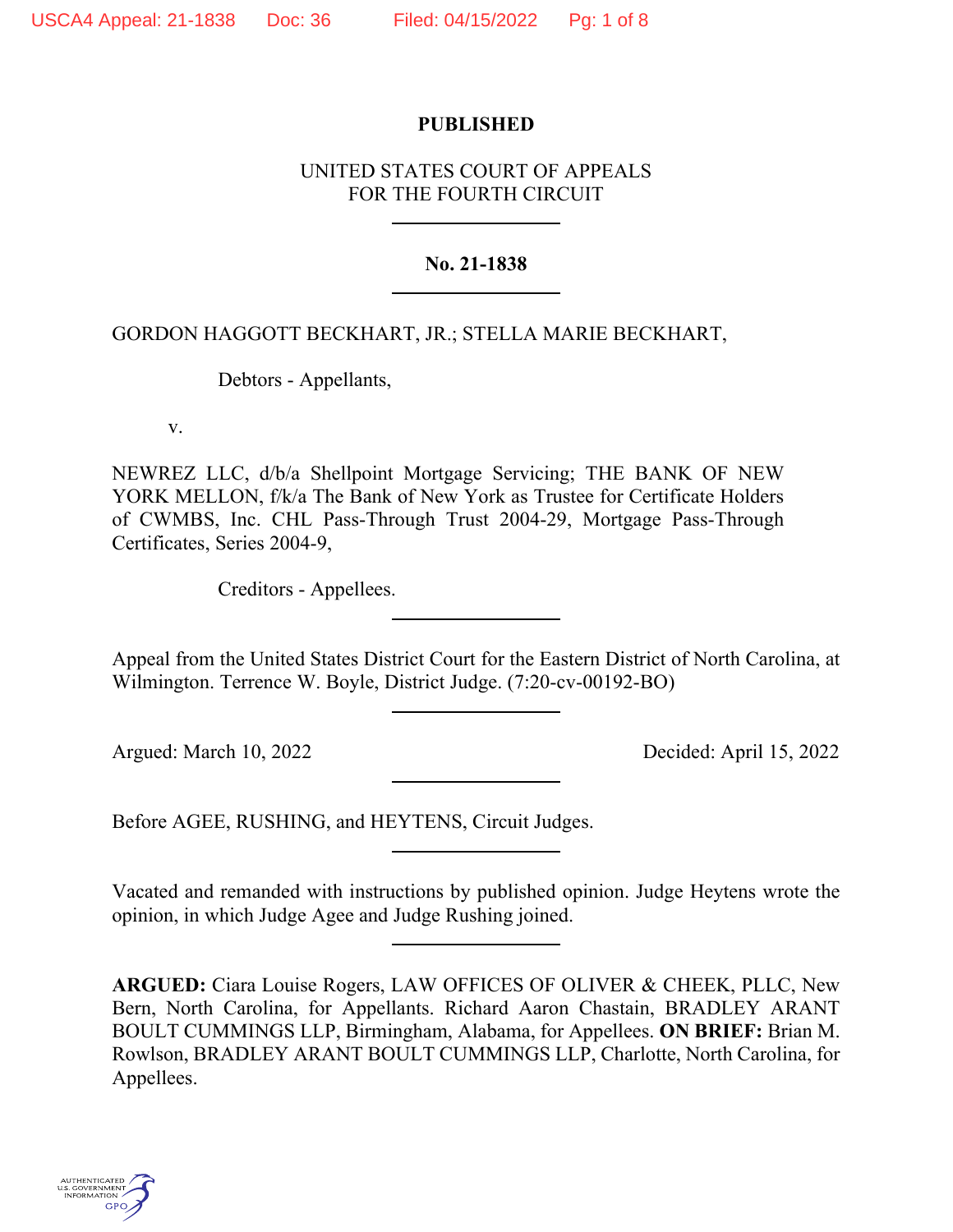TOBY HEYTENS, Circuit Judge:

In *Taggart v. Lorenzen*, the Supreme Court addressed the proper standard for "hold[ing] a creditor in civil contempt for attempting to collect a debt that a discharge order" entered under Chapter 7 of the Bankruptcy Code "has immunized from collection." 139 S. Ct. 1795, 1799 (2019). The threshold question here is whether the standard adopted in *Taggart* also applies when a court is considering whether to hold a creditor in civil contempt for violating a plan of reorganization of debts entered under Chapter 11. We hold that it does. And because neither the bankruptcy court nor the district court properly applied the *Taggart* standard here, we vacate and remand for further proceedings.

I.

In 2009, Gordon and Stella Beckhart filed a voluntary petition for relief under Chapter 11 of the Bankruptcy Code, a form of bankruptcy that "allows debtors and their creditors to negotiate a plan for dividing an estate's value." *Czyzewski v. Jevic Holding Corp.*, 137 S. Ct. 973, 978 (2017). At the time, the Beckharts owned several properties that had mortgages with significant balances, including a house in Kure Beach, North Carolina, for which they had missed ten months of payments.

After a hearing, the bankruptcy court confirmed a reorganization plan for the Beckharts' debts. Under the confirmation order, the Beckharts maintained possession of the Kure Beach house, with the creditor retaining a secured claim for the total outstanding mortgage balance. The order set a date on which "[t]he first payment shall be due" but did not specify an amount for the payment or state how it would be calculated. JA 68–69. The order also provided that, "[i]n the event of default," the Beckharts would be entitled to "ten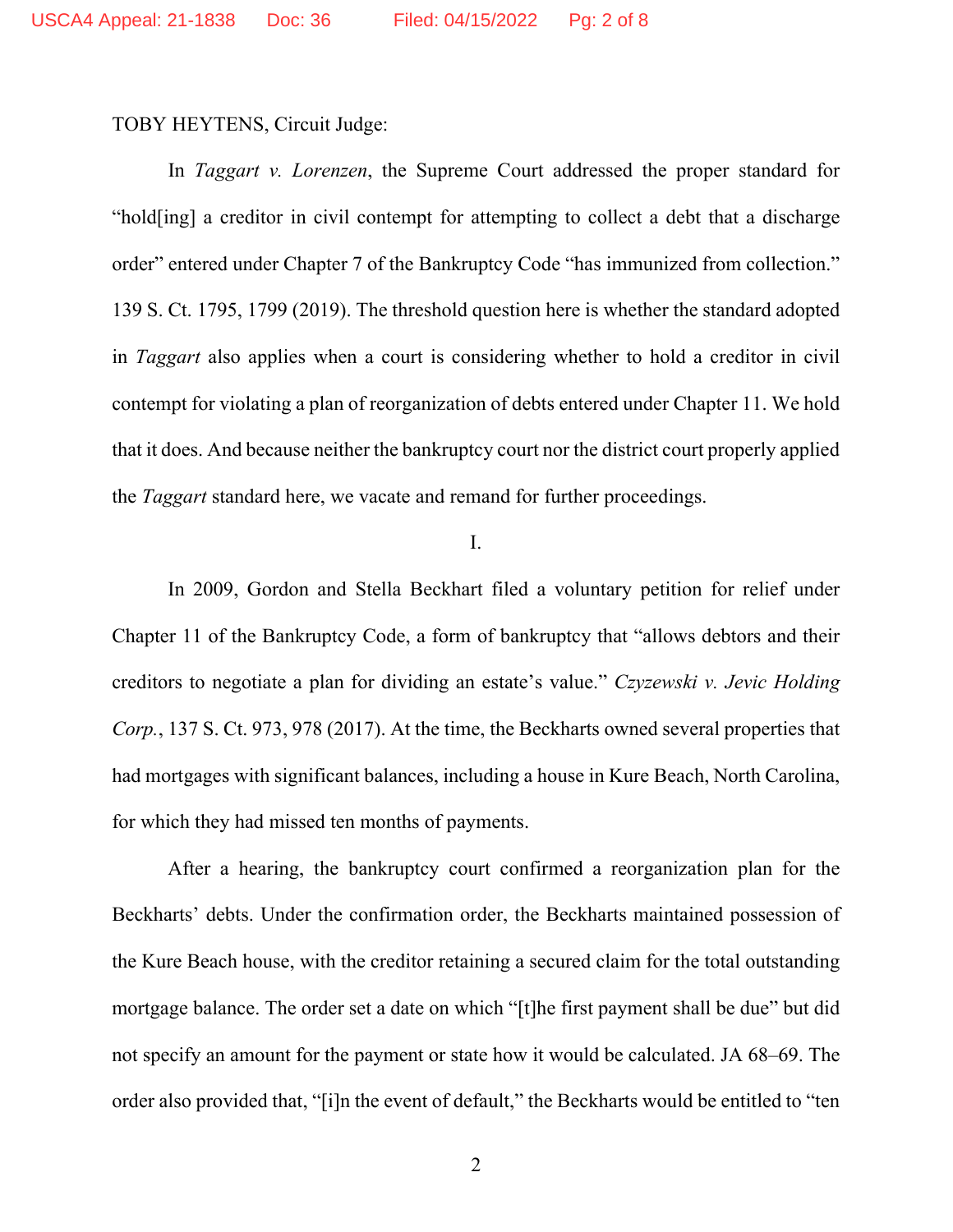days written notice" before the creditor could "exercise its state court remedies with respect to the collateral," including foreclosure. JA 68–69. The relevant section of the confirmation order concluded: "Except as modified herein, the Debtor shall continue to pay the creditor's claim according to the original loan terms." JA 69.

Several years later, appellees (collectively, Shellpoint) took over as loan servicer on the Beckharts' account. Although the Beckharts had been making regular monthly payments under the confirmation order, Shellpoint initially believed the account was past due because of the payments missed before the bankruptcy proceedings. From 2014 through 2019, Shellpoint sent the Beckharts letters and notices of default showing increasing amounts owed and past due. Gordon tried without success to correct the account, repeatedly explaining that he and Stella had been through bankruptcy and had been paying the mortgage on time ever since.

Shellpoint acknowledged in December 2019 that "the previous servicer did not adjust the loan in accordance with the Confirmed Chapter 11 Plan." JA 300. Nevertheless, two weeks later, Shellpoint commenced foreclosure proceedings on the Beckharts' Kure Beach house. Soon after, Shellpoint sent another letter acknowledging that the loan had not been adjusted following the bankruptcy proceedings and detailing the "major adjustments to the loan structure and to the payment applications" it had made to correct the account. JA 314. The letter did not, however, mention the pending foreclosure proceeding or the upcoming court hearing.

Seeking to halt the foreclosure proceeding—which they learned about only when Gordon found a notice on the door of the Kure Beach house—the Beckharts filed an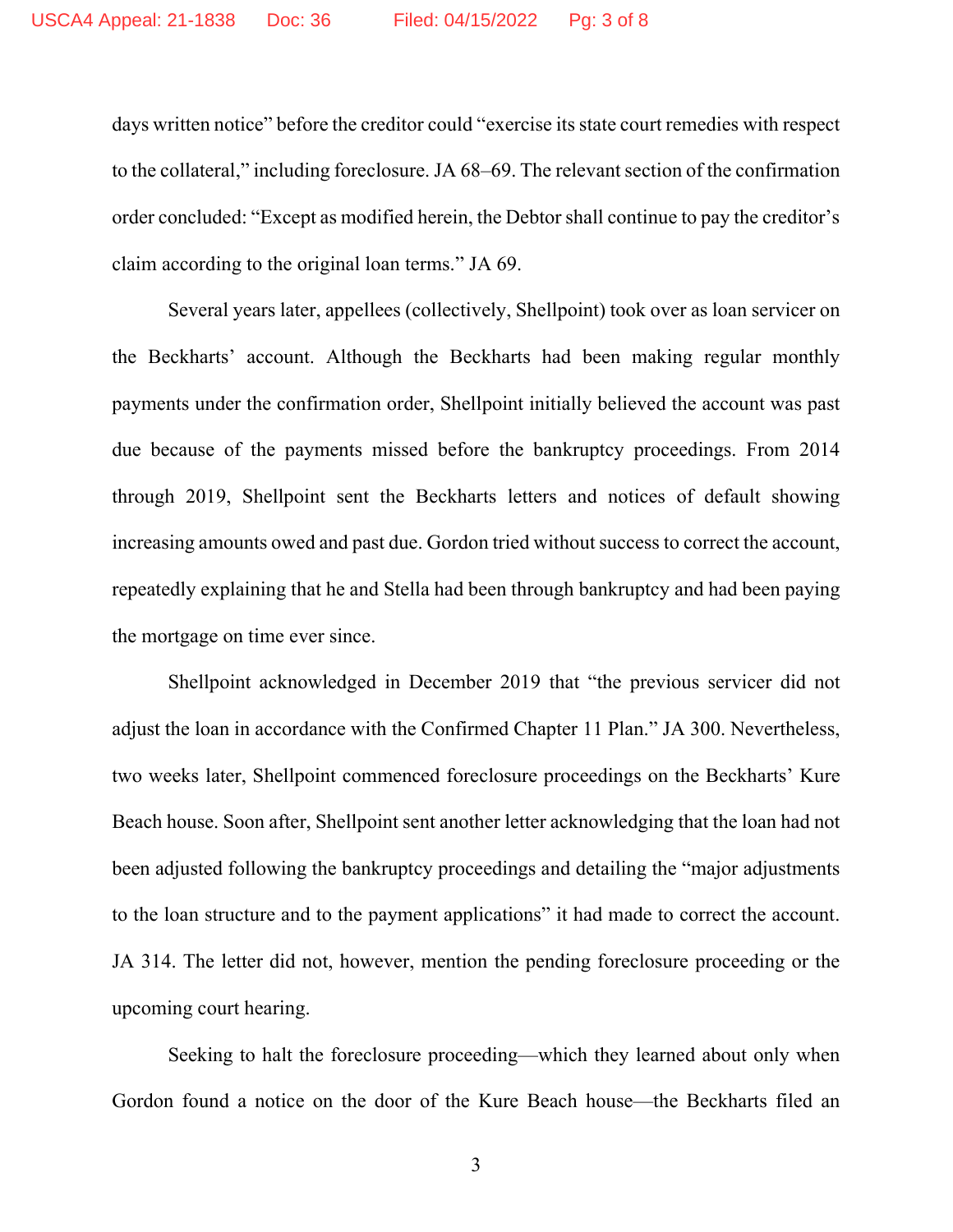emergency motion for contempt in the bankruptcy court. According to the Beckharts, Shellpoint had violated the confirmation order by placing their account in default and seeking to foreclose on the property when the Beckharts had been paying on time since the bankruptcy. Shellpoint claimed that its actions were justified under the confirmation order and, alternatively, that the terms of the order were confusing and ambiguous, meaning it could not be held in civil contempt under the Supreme Court's decision in *Taggart*.

After hearing argument and testimony, the bankruptcy court found Shellpoint in contempt and awarded sanctions to the Beckharts. Without referencing *Taggart*, the bankruptcy court stated that "[a] finding of civil contempt is warranted when there is demonstration, by clear and convincing evidence, of" four factors set out in this Court's pre-*Taggart* decision in *Ashcraft v. Conoco, Inc.*, 218 F.3d 288, 301 (4th Cir. 2000). JA 17– 18. The bankruptcy court ordered Shellpoint to pay the Beckharts a total of \$114,569.86, consisting of: (1) \$60,000 in damages for 200 hours Gordon spent trying to correct the account; (2) \$20,000 for "the loss of the debtors' fresh start"; (3) \$1,569.86 in travel expenses; and (4) \$33,000 in attorneys' fees. JA 18–20.

Shellpoint appealed the contempt order to the district court, which reversed. See 28 U.S.C. § 158(a)(1) (granting district courts appellate jurisdiction over "final judgments, orders, and decrees" of bankruptcy courts). Concluding that "the *Taggart* standard" applied, the district court determined that "the bankruptcy court's contempt order f[ell] far short of meeting" it because Shellpoint "ha[d] established a fair ground of doubt with regard to the unclear terms of the confirmation order." JA 358. In so ruling, the district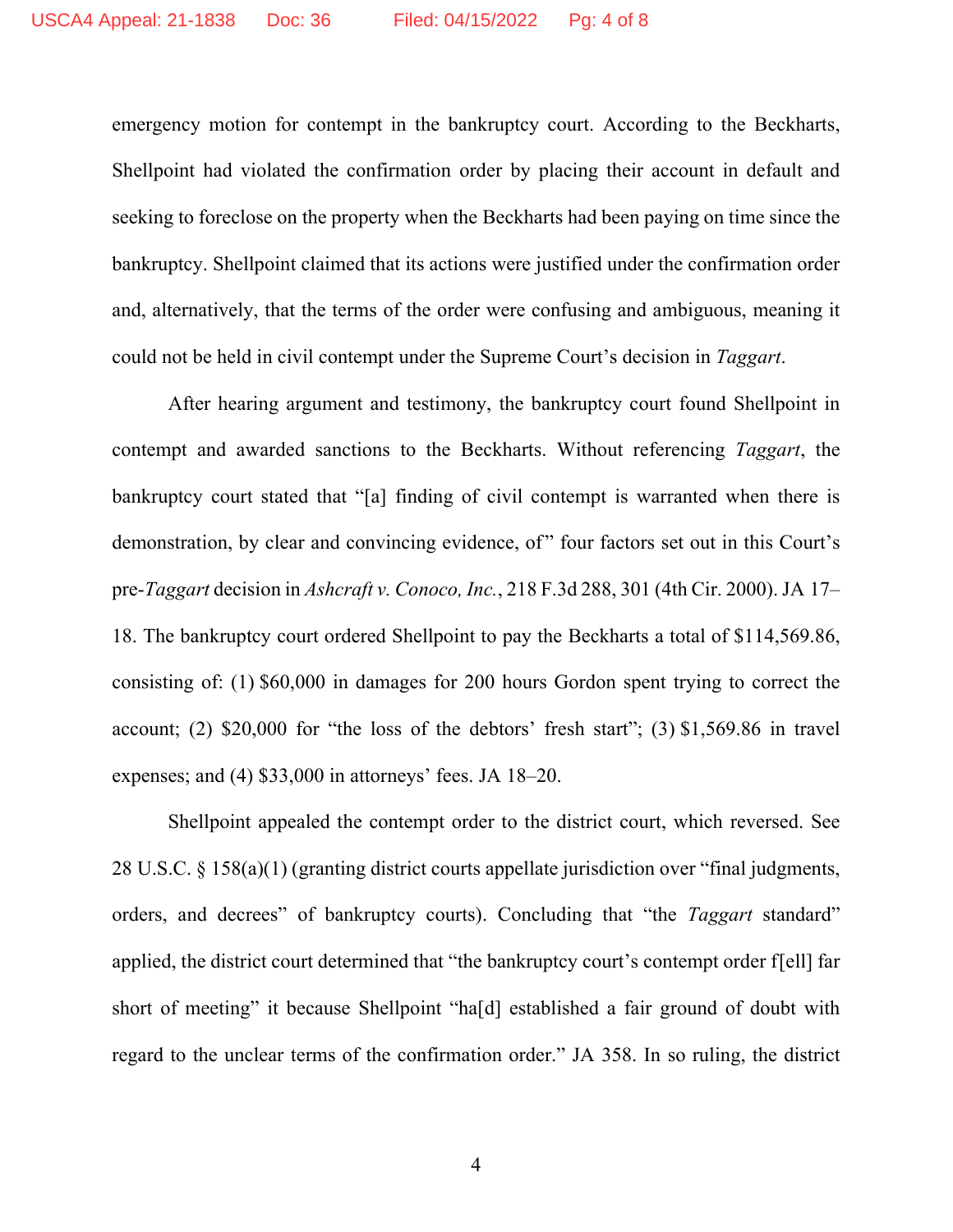court pointed to what it viewed as "undisputed evidence" that Shellpoint "acted in good faith," including Shellpoint's reliance "on the advice of outside counsel." JA 358–59.

II.

Seeking to reinstate the bankruptcy court's contempt order, the Beckharts argue both that *Taggart* does not apply to violations of Chapter 11 confirmation orders and that the bankruptcy court correctly applied the *Taggart* standard in any event. We find both arguments unpersuasive.

Nothing about the Supreme Court's analysis in *Taggart* suggests it is limited to violations of Chapter 7 discharge orders—which liquidate a debtor's assets and then discharge the debt—or that the Court's decision turned on considerations unique to the Chapter 7 context. The Court began its discussion with general provisions of the Bankruptcy Code providing that a discharge order "operates as an injunction," 11 U.S.C. § 524(a)(2), and that a court may "issue any order, process, or judgment that is necessary or appropriate to carry out the provisions of this title," § 105(a). See *Taggart*, 139 S. Ct. at 1801. These general statutory terms, the Court concluded, incorporate "traditional principles of equity practice" that have "long governed how courts enforce injunctions," including "the potent weapon of civil contempt." *Id.* (quotation marks omitted). For that reason, the Court emphasized that "[t]he bankruptcy statutes . . . do not grant courts unlimited authority to hold creditors in civil contempt." *Id.* Drawing on "cases outside the bankruptcy context," the Court explained that the standard for civil contempt "is generally an *objective* one" and that such orders are inappropriate "where there is a *fair ground of doubt* as to the wrongfulness of the defendant's conduct." *Id.* at 1801–02 (quotation marks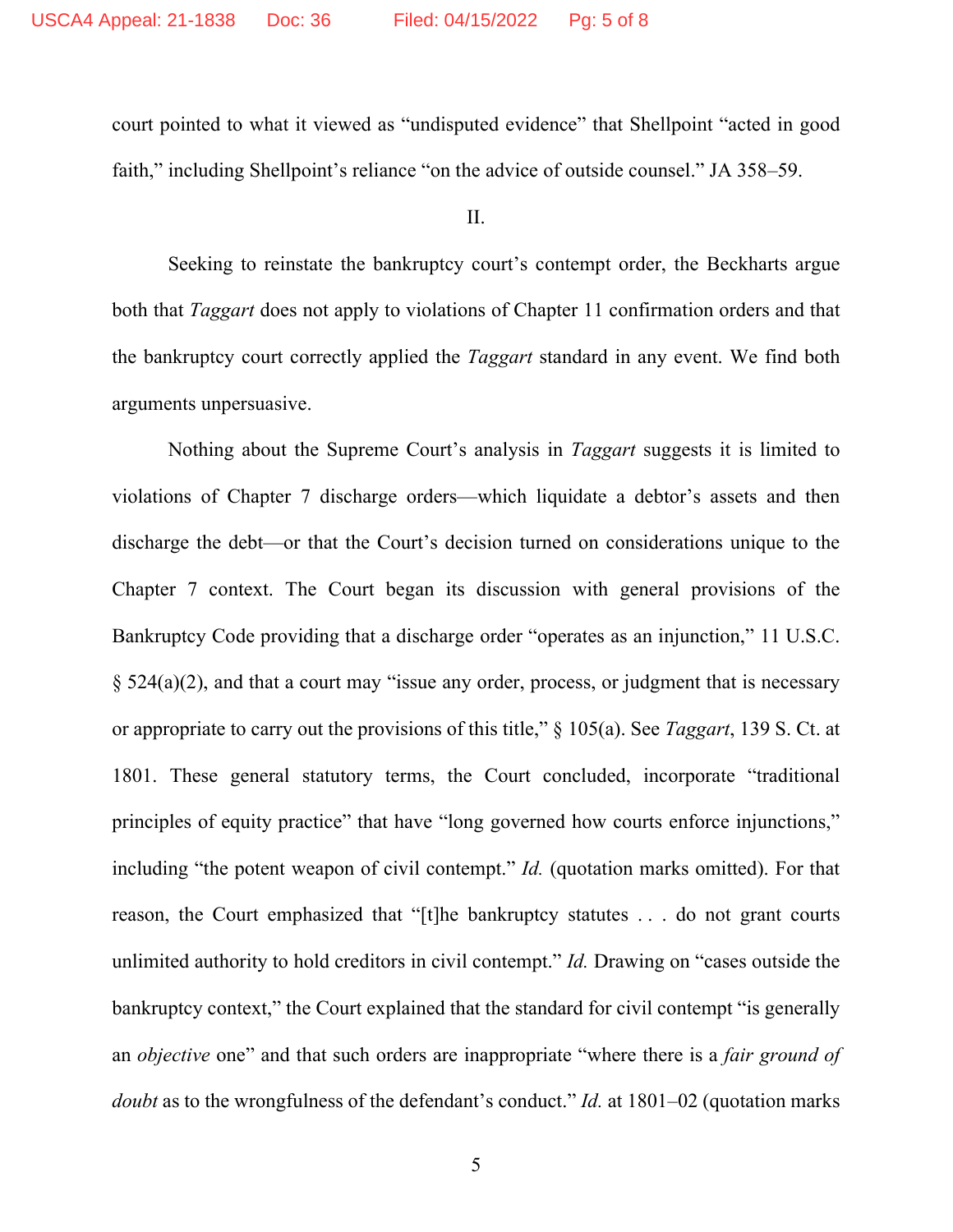and brackets omitted). Concluding that "[t]hese traditional civil contempt principles apply straightforwardly to the bankruptcy discharge context," the Court held that the same standard applied to the case before it. *Id.* at 1802, 1804.

We hold that the standard articulated by the Supreme Court in *Taggart* governs civil contempt under Chapter 11 of the Bankruptcy Code as well. The Beckharts may be right that Chapter 11 reorganization proceedings differ in many ways from Chapter 7 liquidations. But a bankruptcy court's authority to enforce its own orders—regardless of which chapter of the Bankruptcy Code those orders were issued under—derives from the same statutes and the same general principles the Supreme Court relied on in *Taggart*. And those principles make clear that the logic of *Taggart* applies broadly and cannot be confined to Chapter 7 bankruptcy in the way the Beckharts seek.

We likewise disagree with the Beckharts' assertion that the bankruptcy court actually applied the *Taggart* standard in finding Shellpoint in contempt. Although *Taggart* was discussed at the contempt hearing, the court's written order does not mention *Taggart* or its no-fair-ground-of-doubt standard. Rather, the bankruptcy court's order states that "[a] finding of civil contempt is warranted when there is a demonstration  $\dots$  of" four factors discussed by this Court in a decision that long predated *Taggart* and did not even involve bankruptcy. JA 17–18 (citing *Ashcraft v. Conoco, Inc.*, 218 F.3d 288, 301 (4th Cir. 2000)). For that reason, we cannot conclude the bankruptcy court applied the correct legal standard in deciding to hold Shellpoint in contempt.

At the same time, we disagree with Shellpoint's assertion that the district court committed no error in overturning the bankruptcy court's contempt order. For one thing,

6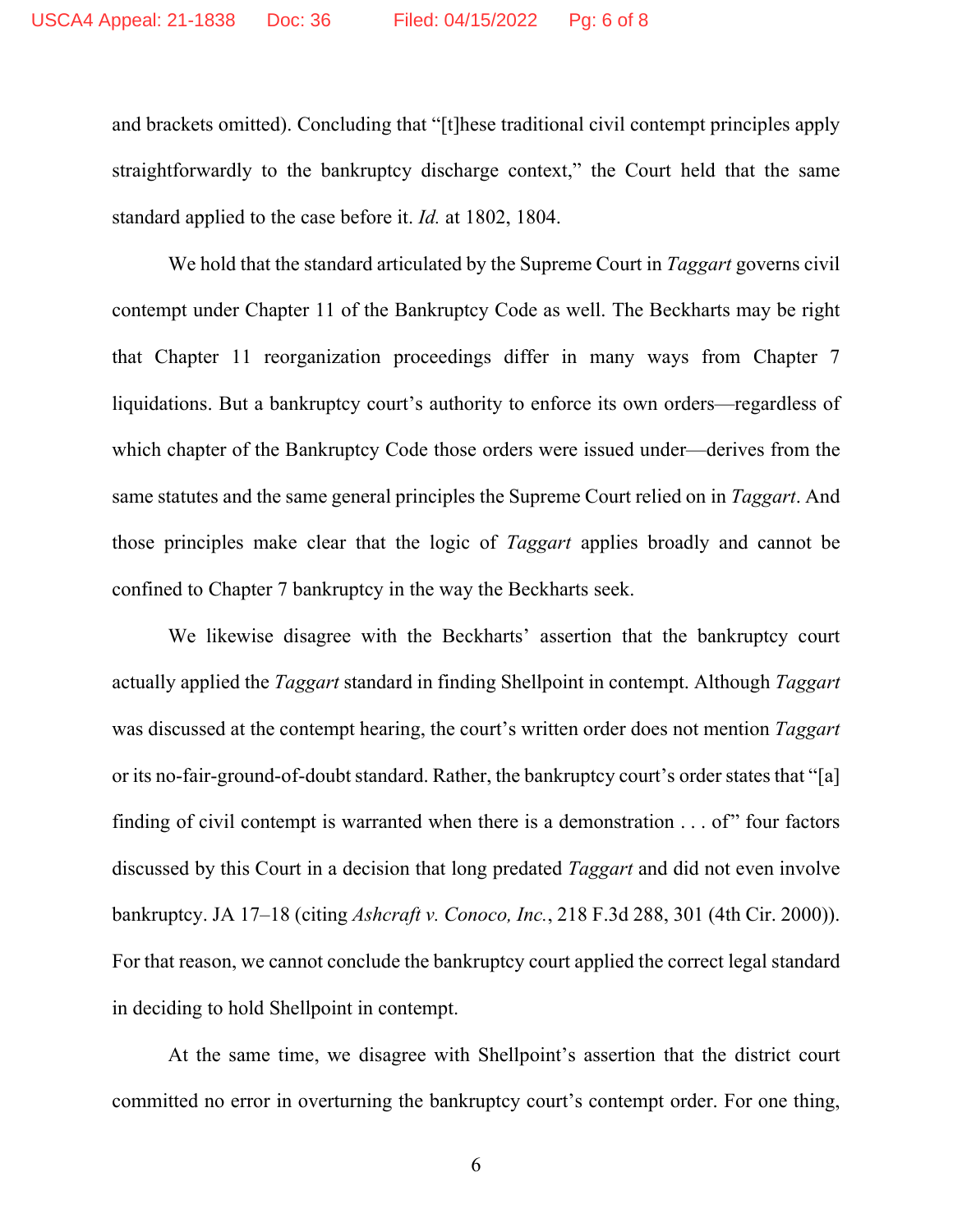the district court erred in appearing to grant controlling weight to the fact that Shellpoint had requested and received legal advice from outside counsel. JA 359 (asserting that "[t]he Fourth Circuit has stated that relying on the advice of outside counsel is a sufficient defense to the imposition of civil sanctions" while citing only a single district court decision involving a request for Rule 11 sanctions against a then-unrepresented party). But this Court had squarely held—long before *Taggart*—that advice of counsel "*is not a defense*" to "civil contempt." *In re Walters*, 868 F.2d 665, 668 (4th Cir. 1989) (emphasis added). And *Taggart* reaffirmed this approach when explaining that "[t]he absence of wilfulness does not relieve from civil contempt." 139 S. Ct. at 1802 (quotation marks omitted). As a result, the district court erred when concluding that Shellpoint's reliance on the advice of outside counsel was seemingly dispositive as a defense to civil contempt. [∗](#page-6-0)

Having concluded that both the bankruptcy court and the district court erred in analyzing the threshold question of whether Shellpoint may be held in civil contempt at all, we decline to address Shellpoint's more targeted objections to certain aspects of the bankruptcy court's sanctions order. Instead, we think it is most appropriate for the bankruptcy court—as the court of first instance and the tribunal closest to the facts—to

<span id="page-6-0"></span><sup>∗</sup> We briefly note that while relying on the advice of outside counsel is not a complete defense in and of itself, it may still be considered in appropriate circumstances as a relevant factor under the *Taggart* standard. Although *Taggart* established that "a party's subjective belief that she was complying with an order ordinarily will not insulate her from civil contempt if that belief was objectively unreasonable," a party's reliance on guidance from outside counsel may be instructive, at least in part, when determining whether that party's belief that she was complying with the order was objectively unreasonable. 139 S. Ct. at 1802. We leave any such analysis to be completed by the bankruptcy court in the first instance on remand.